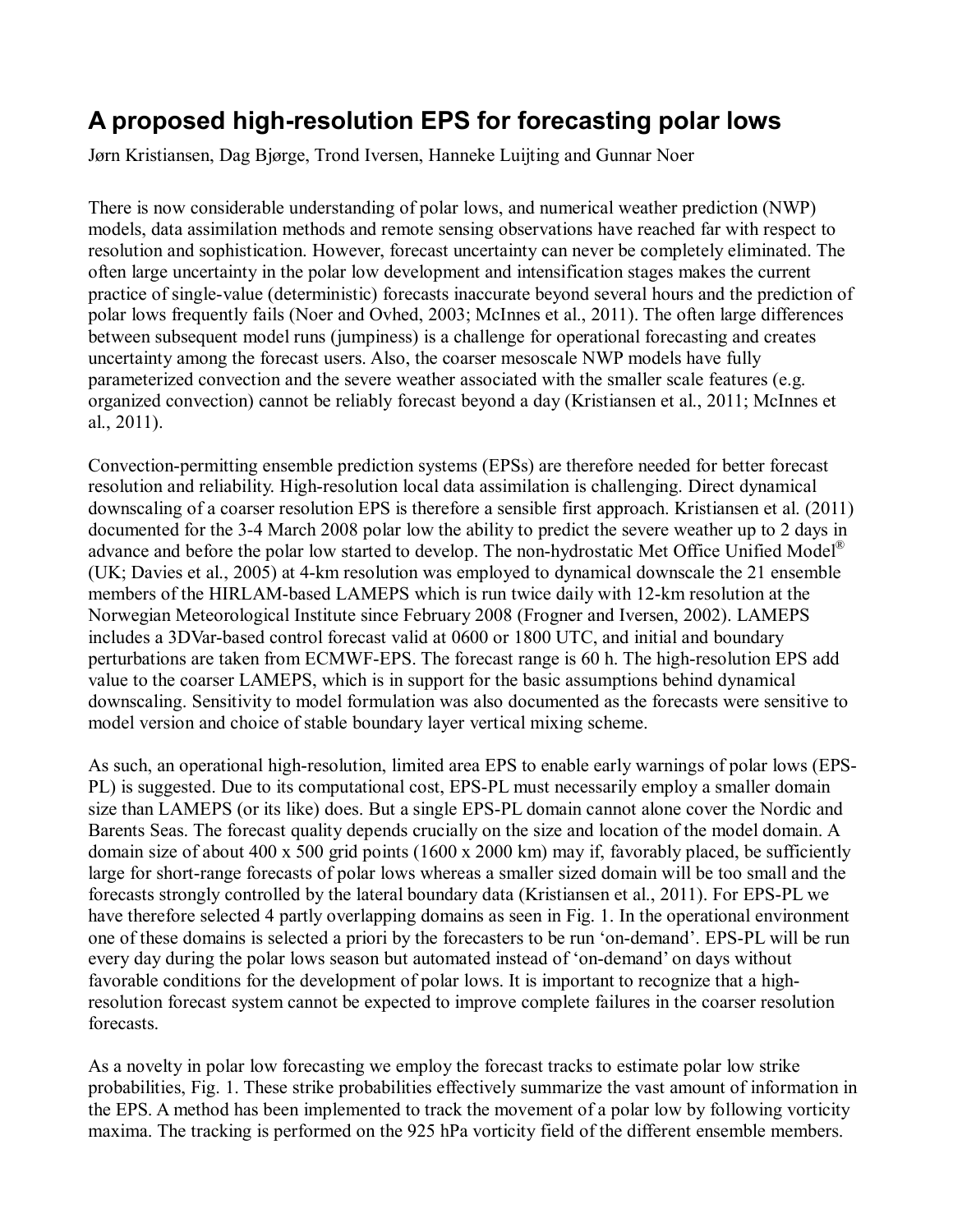Scales smaller than 200 km and larger than 600 km are first removed with a spectral spatial filter, and the maximum vorticity is traced. The tracking algorithm then filters the numerous spurious small-scale vortices: The tracks are constrained to fulfill criteria and thresholds based on characteristics of polar lows, such as wind speed, duration and static stability, by utilizing known forecasting methodologies (e.g. as reported in Noer and Ovhed, 2003) and long-time forecast experience.



Figure 1: Strike probability maps for three polar low evens. The observed polar low track paths are displayed as thick solid lines. The red boundaries represent different EPS-PL model integration domains to be selected 'on-demand'. All domains are 400 x 500 grid points. See text for details.

EPS-PL has been run in hindcast mode for March 2011. During this period there were several polar low events. Figure 1 shows the forecast strike probability maps for some of these events. At about 1000 UTC 20 March 2011 a weak polar low developed east in the Greenland Sea (top row). It followed a northeasterly track until it dissipated 26 hours later (thick black line). The forecast started at 0600 UTC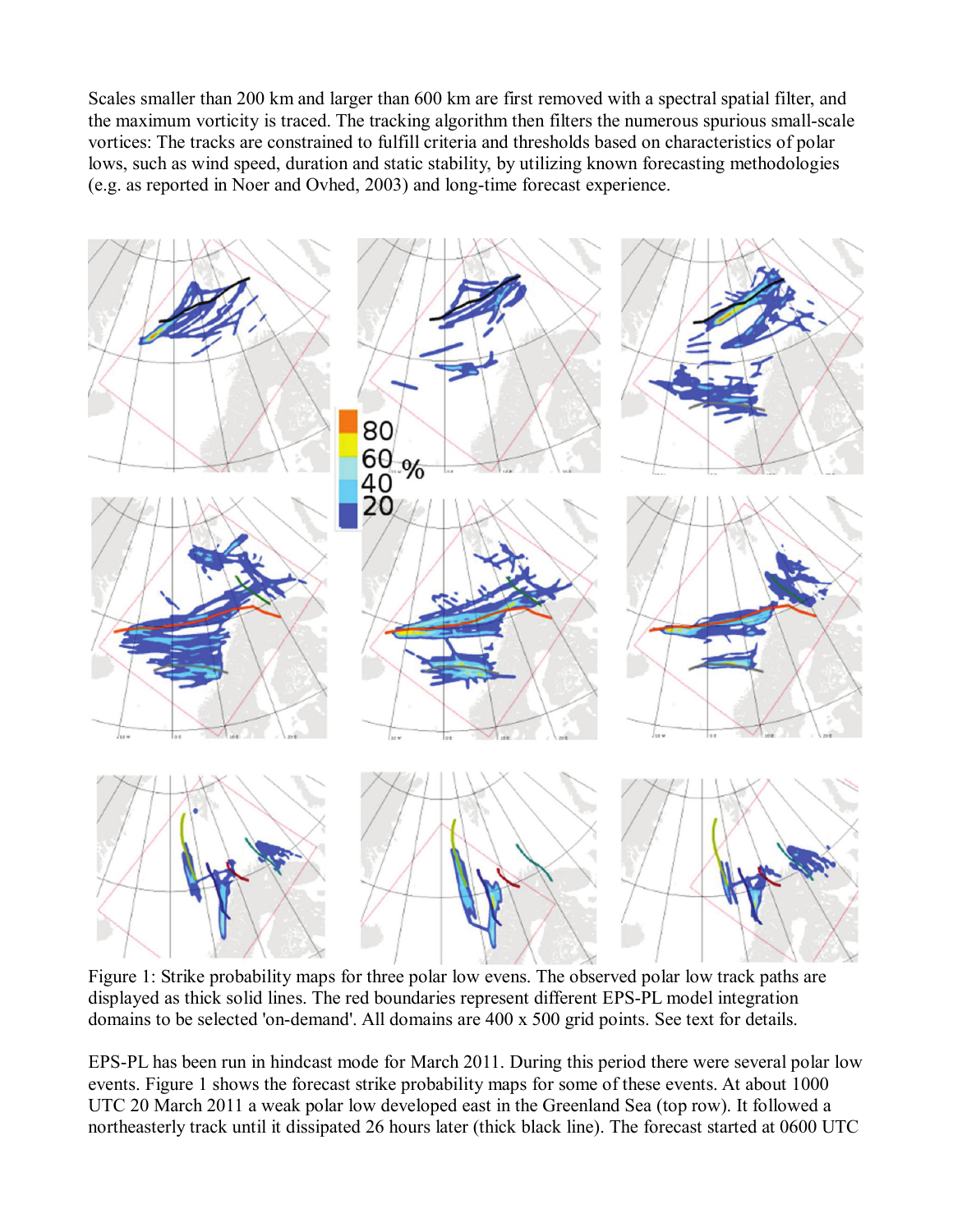the previous day (top left corner) give nonzero probabilities in the same region but suggest a more northerly path. The next forecast 12 hours later places the highest probabilities south of Svalbard, and on the morning of the 20 March the EPS-PL forecast high probabilities close to the observed track. The probabilities are usually largest at the start of the polar low path track which makes the middle forecast more challenging to interpret. As illustrated by these events, there are challenges associated both with early detection of the fast developing and short-lived polar lows and with filtering of small scale phenomena such as the weaker trough seen east of the observed polar low track path. On the 22 March three different lows was observed in the Nordic and Barents Seas. The most intense of the three developed at about 0300 UTC northeast of Iceland, tracked eastward and lasted 36 h (orange). The second low (grey) started at the same time but made landfall at 2000 UTC in the middle of Norway. A third, short-lived (5 h) low developed at noon in the Barents Sea (green). Again, the strike probabilities are presented for three consecutive forecasts, from left to right, initiated at 0600, 1800 UTC 21 March and 0600 UTC 22 March. The forecast probabilities become gradually sharper with the more recent updates. The Barents Sea polar low is only captured in its right position by the latest forecast. The bottom row displays three different forecast for the same initial time but for different model domains. On the 24-25 March four polar lows occurred in the Norwegian and Barents Seas. This chase illustrates that there may not always be an optimal choice of domain size and location, and the selection of model domain may therefore introduce uncertainty in the forecasts (Kristiansen et al. 2011). It also highlights the challenging task of selecting a model domain a priori.

The EPS-PL forecasts is a tool for weather forecasters but could also produce useful products for the general public, for instance on www.BarentsWatch.no. A prevailing challenge with forecast probabilities is how we best present such products to the end user. Even a "perfect" forecast has little value to the users if they are uncertain about how to interpret and understand it or contain information of little relevance for their specific needs. Polar low strike probabilities is one such product and others will be developed as we interact with the users and gain experience.

Uncertainty is an integral and essential component of all meteorological forecasts and the use such information helps to protect among other lives, property and marine transportation efficiency (Hirschberg et al., 2011). EPS-PL will contribute to develop understanding and to apply experience from already ongoing exercises in the convection-permitting range and in the field of polar lows. A high-resolution EPS will also provide a valuable contribution for research into the dynamical structure and the growth mechanisms of polar lows. With the operationalization lies also an interesting challenge to design a system that take into account the practical consequences of computer limitations but also exploit the possibilities that comes with the developments within the field of supercomputing.

## References

Davies, T., M. J. P. Cullen, A. J. Malcolm, M. H. Mawson, A. Staniforth, A. A. White, and N. Wood, 2005: A new dynamical core for the Met Office's global and regional modelling of the atmosphere. *Quart. J. Roy. Meteor. Soc.,* **131**, 1759–1782.

Frogner, I.-L. and Iversen, T. 2002. High-resolution limited area ensemble predictions based on lowresolution targeted singular vectors. *Q. J. R. Meteorol. Soc*. **128**, 1321–1341.

Hirschberg, Paul A., and Coauthors, 2011: A Weather and Climate Enterprise Strategic Implementation Plan for Generating and Communicating Forecast Uncertainty Information. *Bull. Amer. Meteor. Soc.*, **92**, 1651–1666. doi: http://dx.doi.org/10.1175/BAMS-D-11-00073.1